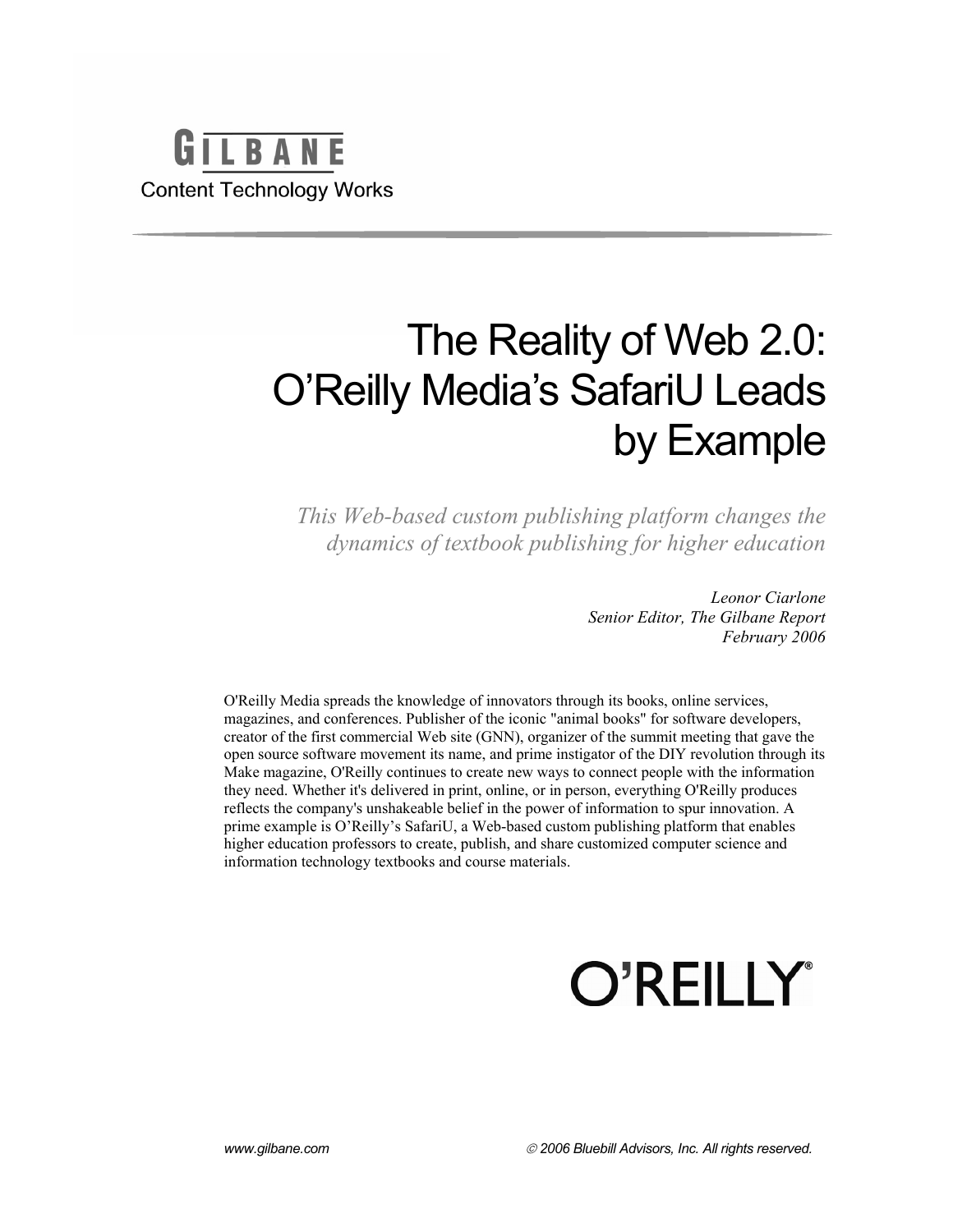# **Table of Contents**

| What were the symptoms in the market that brought this need to your attention?  4<br>How did you identify what specific content technologies were appropriate for                                                                                                               |  |
|---------------------------------------------------------------------------------------------------------------------------------------------------------------------------------------------------------------------------------------------------------------------------------|--|
| What did you want to be able to do by using content technologies for SafariU? 4                                                                                                                                                                                                 |  |
| Which vendor(s) did you select and what were the overriding considerations?5                                                                                                                                                                                                    |  |
|                                                                                                                                                                                                                                                                                 |  |
|                                                                                                                                                                                                                                                                                 |  |
| THE O'REILLY VISION: DEFINING THE PUBLISHING AND INTERNET INTERSECTION6                                                                                                                                                                                                         |  |
| THE PROBLEM: CHANGE THE DYNAMICS OF TEXTBOOK PUBLISHING 8                                                                                                                                                                                                                       |  |
| CRITERIA FOR SUCCESS: TIME AND COST SAVINGS FOR PROFESSORS AND STUDENTS9<br>THE NEED: ENABLE WEB-BASED REMIXING AND MULTI-CHANNEL PUBLISHING 9<br>CRITERIA FOR SUCCESS: PROFESSOR-DRIVEN CUSTOM TEXTBOOKS 10<br>CRITERIA FOR SUCCESS: A LIBRARY OF REUSABLE LEARNING OBJECTS 11 |  |
|                                                                                                                                                                                                                                                                                 |  |
|                                                                                                                                                                                                                                                                                 |  |
|                                                                                                                                                                                                                                                                                 |  |
|                                                                                                                                                                                                                                                                                 |  |
|                                                                                                                                                                                                                                                                                 |  |
|                                                                                                                                                                                                                                                                                 |  |
|                                                                                                                                                                                                                                                                                 |  |
|                                                                                                                                                                                                                                                                                 |  |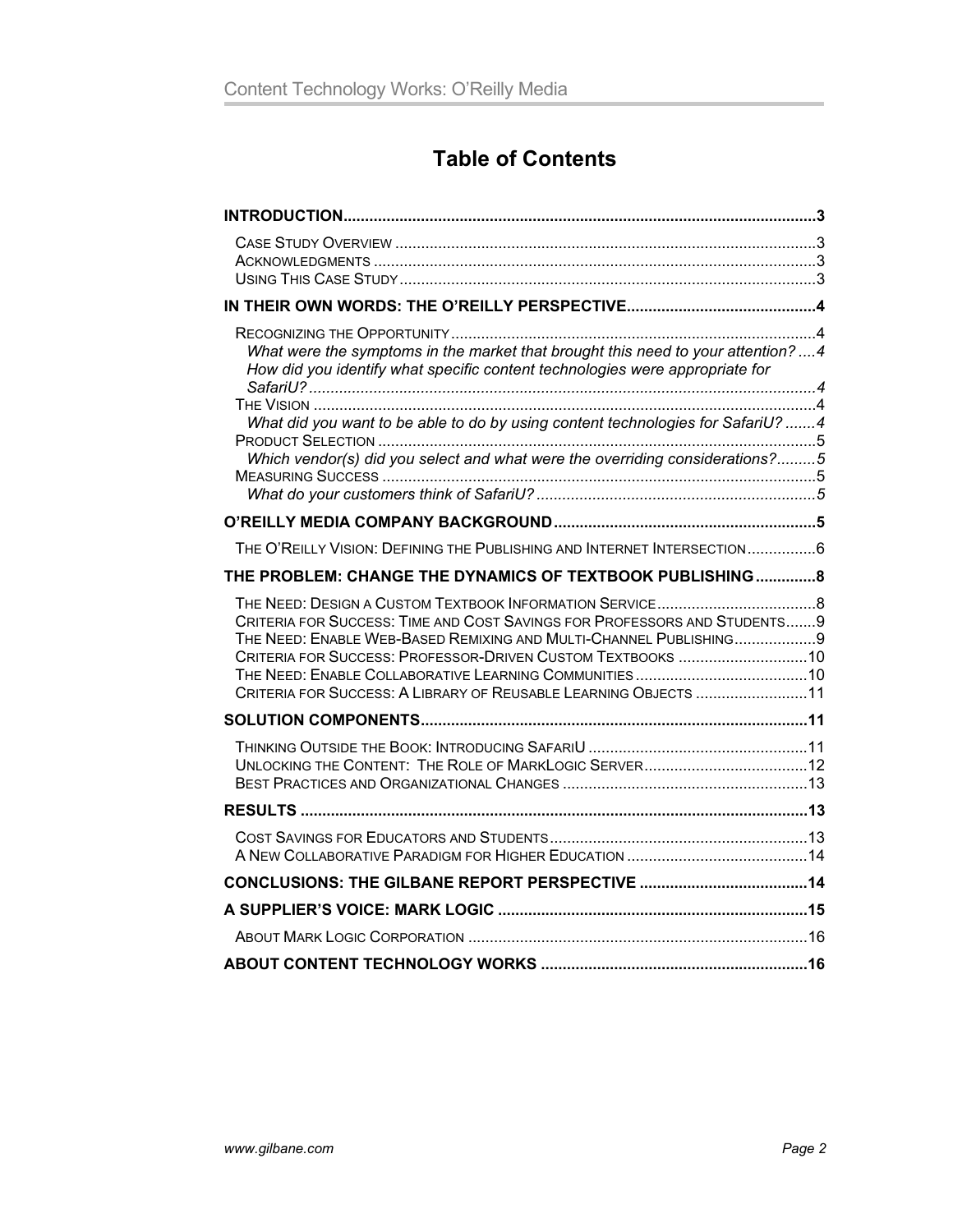## **Introduction**

Content Technology Works (CTW) is an industry initiative, administered by **The Gilbane Report***,* to develop and share content technology best practices and success stories. The premise is that when given enough proven recipes for success, enterprise consumers will be able to adapt and replicate that success for themselves—increasing productivity and confidence.

Success stories are written by **The Gilbane Report,** with final editorial control resting entirely in the hands of the adopter. The result is that:

- Vendors do not control content.
- Success stories are as opinionated and as jargon free as the adopter prefers.
- Analysis is included from **The Gilbane Report** and invited contributors.
- The stories are not just about technology, but also focus on what matters to the adopter in terms of business requirements and other objectives.

CTW case studies provide organizations with best practices in content technologies and strategies for securing funding, measuring actual value, and driving adoption. For more information on the CTW program, see page 16 or visit http://gilbane.com/ctw\_description.html.

#### **Case Study Overview**

O'Reilly Media spreads the knowledge of innovators through its books, online services, magazines, and conferences. Since 1978, O'Reilly has been a chronicler and catalyst of leadingedge development, honing in on technology trends and spurring their adoption by amplifying faint signals from the "alpha geeks" who are on the front lines of the future. An active participant in the technology community, the company has a long history of advocacy, mememaking, and evangelism.

This success story outlines the technology and business processes that enabled O'Reilly to expand into the higher education textbook publishing market by creating a Web-based custom publishing platform that produces more targeted, less expensive teaching materials than traditional textbooks.

## **Acknowledgments**

We gratefully acknowledge the generous contribution that O'Reilly Media made to the development of this case study. The company allocated the time of talented and heavily committed management for the purpose of improving the understanding and adoption of enterprise content technology. We especially thank the individuals with whom we spoke when researching the case study. Their passion for getting things right for their customers is a significant part of the O'Reilly story.

Product, technology, and service names are trademarks or service names of their respective owners. For additional information on our editorial policy, see www.gilbane.com/editorial\_policy.html.

## **Using This Case Study**

This case study outlines the essential elements of applying a Web-based custom publishing platform to the needs of higher education professors and students. This is an individual story about one organization, O'Reilly Media. While O'Reilly's approach may not be universal, its success in solving critical problems is indisputable. It is not possible to generalize O'Reilly's approach into a universal formula, but there is much here that will be useful to other organizations with similar corporate goals.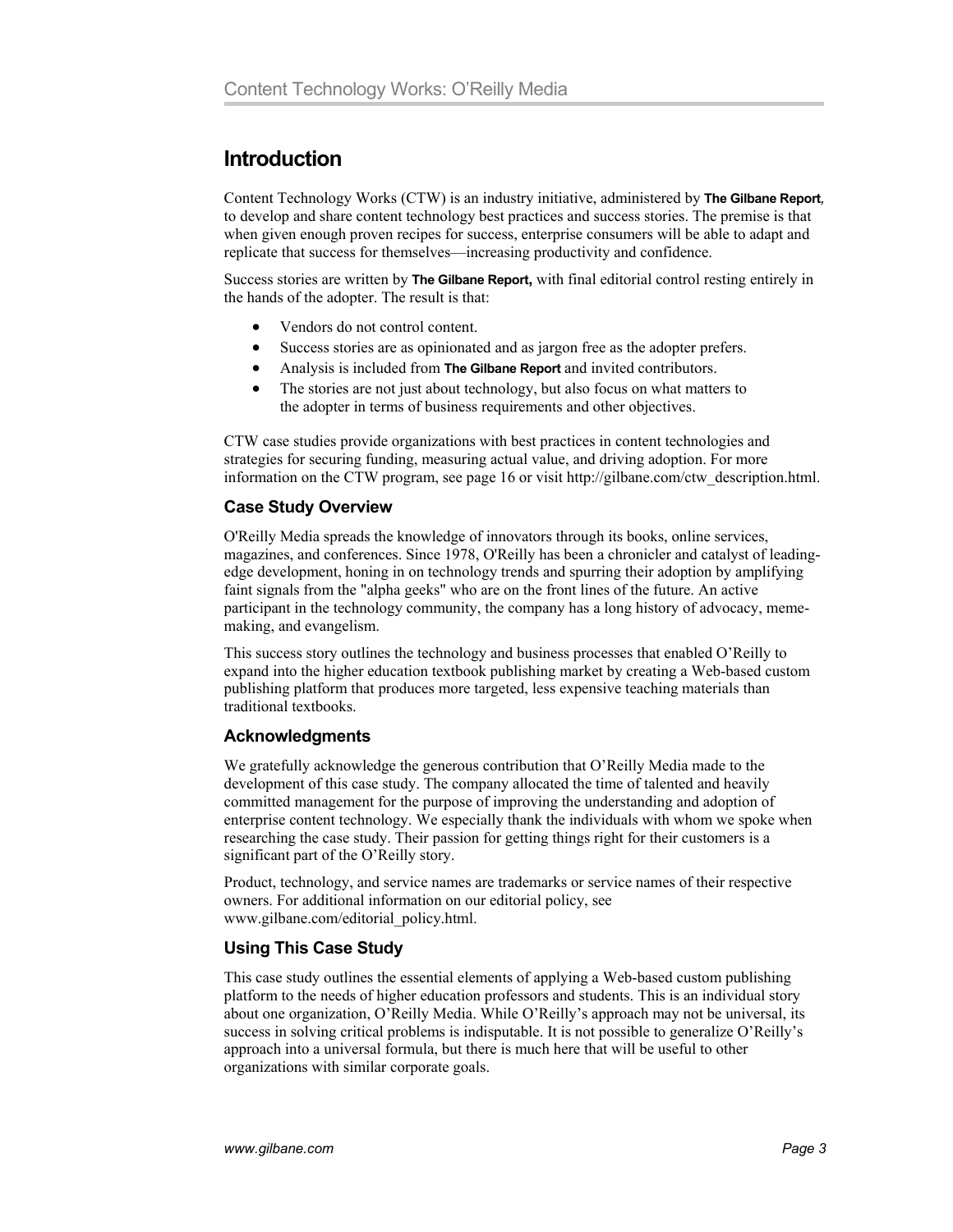# **In Their Own Words: The O'Reilly Perspective**

## **Recognizing the Opportunity**

#### *What were the symptoms in the market that brought this need to your attention?*

"Over the past few years, as we've created a database of technology information by producing our books using XML, we realized that the shift from paper to pixels opened up a host of new possibilities for delivering information. The textbook market is ripe for change. The current system of creating and delivering textbooks is expensive and offers little value for students and educators alike. We believe that the market is primed for innovation and we plan to lead the way." *CJ Rayhill, CIO and SafariU General Manager*

"Students and faculty want more choice and value in their instructional materials. SafariU continues blazing the path O'Reilly and Pearson started four years ago and adds even more flexibility to the university environment." *Gary June, Chief Marketing Officer of Pearson Education*

"The textbook industry is about to go through a major revolution. It's being challenged for the first time the way Napster challenged the recording industry and forced it to rethink the distribution of music." *Kent Sandoe, Professor of Management Information Systems, California State University, Chico*

#### *How did you identify what specific content technologies were appropriate for SafariU?*

"SafariU takes full advantage of three classic disruptive technologies that are now converging: digital information, Web services, and print-on-demand. XML is a core technology, because it enables a vast storehouse of content, which Mark Logic calls a "contentbase." With Web services, we built a front-end to that contentbase that allows users to reassemble or remix our information to suit their needs. Print-on-demand gives users the choice to publish their remixed information in print. As print-on-demand technology has matured, it's become more robust and affordable, and we believe it's now ready for prime time." *CJ Rayhill, CIO and SafariU General Manager*

Note: According to Mark Logic Corporation, a contentbase is a collection of content such as documents, emails, Web pages, etc., that is stored in a common repository in a consistent format to facilitate retrieval and processing.

## **The Vision**

#### *What did you want to be able to do by using content technologies for SafariU?*

"The Web is opening up some amazing possibilities for us to reinvent content, reinvent collaboration. SafariU was built from the ground up to let people remix content. We set out to create a framework that lets you pick and choose the information you want, re-assemble it, mix it with your own material, and publish the result online, in print, or in both formats." *Tim O'Reilly, Founder and CEO* 

"We're putting information online, not books. We consciously decided *not* to focus on ebooks, but rather to put the information in our print books into a XML database and develop a Web interface to that content. In the process of building SafariU, we developed tools and competencies that give us the capability to create other XML-driven information services. We see SafariU as just the beginning for new content delivery methods." *CJ Rayhill, CIO and SafariU General Manager*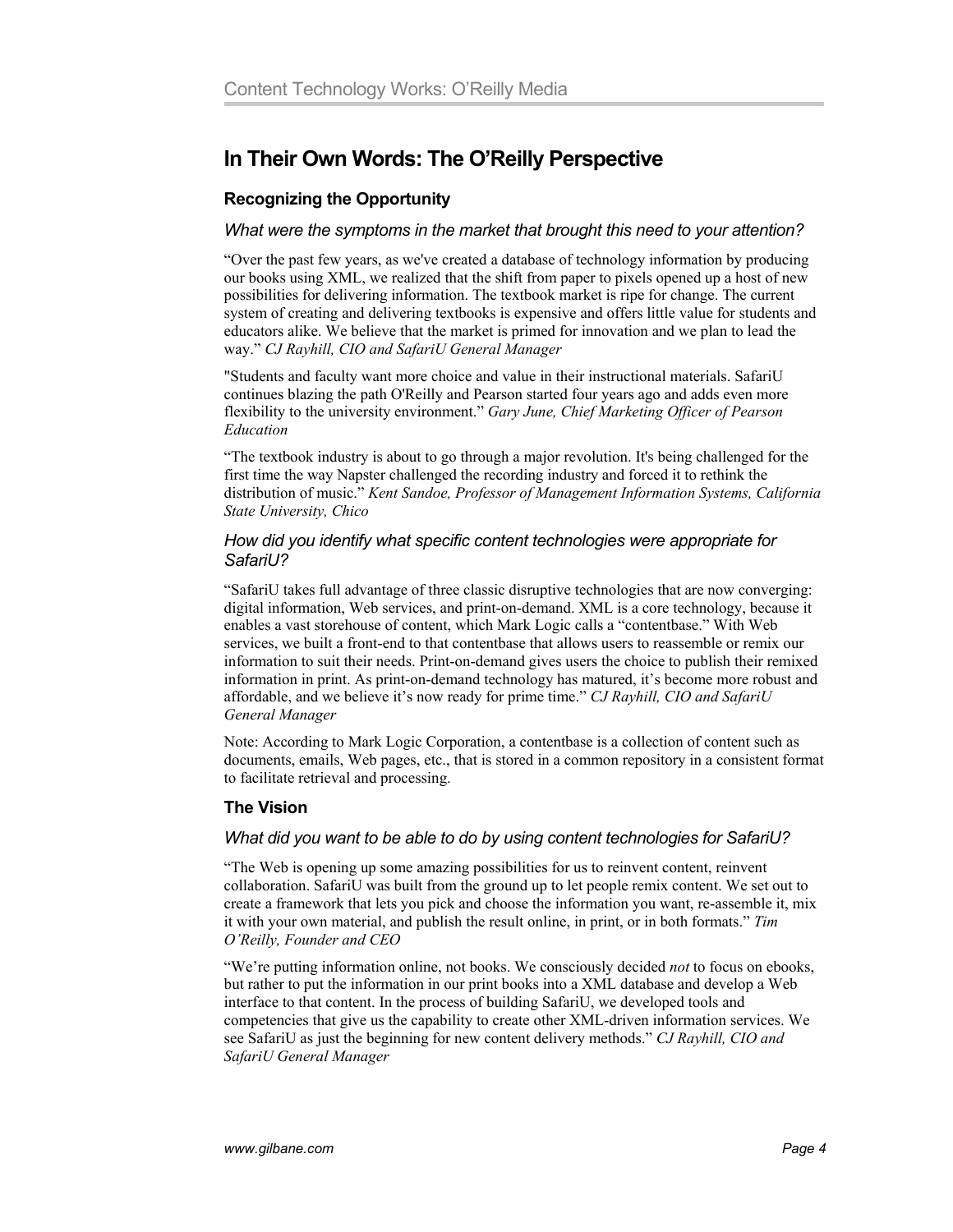## **Product Selection**

#### *Which vendor(s) did you select and what were the overriding considerations?*

"After extensive testing, we chose MarkLogic Server as our XML content server and publishing platform. Scalability was a big factor for us and Mark Logic Corporation's product was the only one that held up under our tests at the time. MarkLogic Server uses standards such as XML and XQuery so we can customize it to fit our needs. And since our in-house developers already use an array of standards-driven and open source languages, they have the skills to do the customization we require." *CJ Rayhill, CIO and SafariU General Manager*

#### **Measuring Success**

#### *What do your customers think of SafariU?*

"We're still in the early stages of the product's use, so we don't have an extensive track record yet. What we *do* know is that a high percentage of customers who complete a project using SafariU are coming back for more. They get hooked!" *CJ Rayhill, CIO and SafariU General Manager*

"O'Reilly owns a tremendous quantity of well-written, valuable information. The fact that they're willing to disaggregate it, allowing a professor to go and re-aggregate the content in a way that is meaningful to students, to a particular audience, to a particular course – that's revolutionary." *Kent Sandoe, Professor of Management Information Systems, California State University, Chico* 

"Being able to pull everything together and bundle it from one source is incredibly helpful. I didn't have to go through someone else's huge knowledgebase, or navigate the internet to find these things. All the SafariU content has one common look and feel. I can browse all the resources without having to acclimate to a bunch of different Web sites." *Jon Preston, Interim Chair of the Department of Information Technology, Clayton College and State University* 

"The biggest attraction for me is that I can create the book my way. For whatever reason, I tend to view things differently from most textbook authors out there. I haven't found any books that present the material my students need – and in the way I think it should be presented – in a single textbook. For some topics, keyword searches enabled me to find things in places where I wouldn't have known to look on my own." *Charles Anderson, Assistant Professor, Division of Computer Science, Western Oregon University*

# **O'Reilly Media Company Background**



O'Reilly Media is inarguably one of the world's most renowned computer book and online media publishers. The company boasts a highly respected and recognizable brand characterized by the unique design of O'Reilly animal book covers (one of which features the company's tarsier mascot), a deep and consistent focus on leading-edge technologies, and the pioneering vision of founder and CEO Tim O'Reilly.

The largest independent publisher of technology books, O'Reilly holds a 15% share of the U.S. technical and computer publishing market. The company publishes its "animal books" in addition to series such as Essentials, Hacks, Cookbooks, and Pocket References. Subjects include open source technologies, operating systems, networking and system administration, programming languages, Web design, and more. Devotees of O'Reilly books are predominantly highly technical programmers and system administrators from the corporate sector. However, technology innovation and adoption over the past five years has brought more diverse audiences such as academics and mainstream consumers into the customer mix.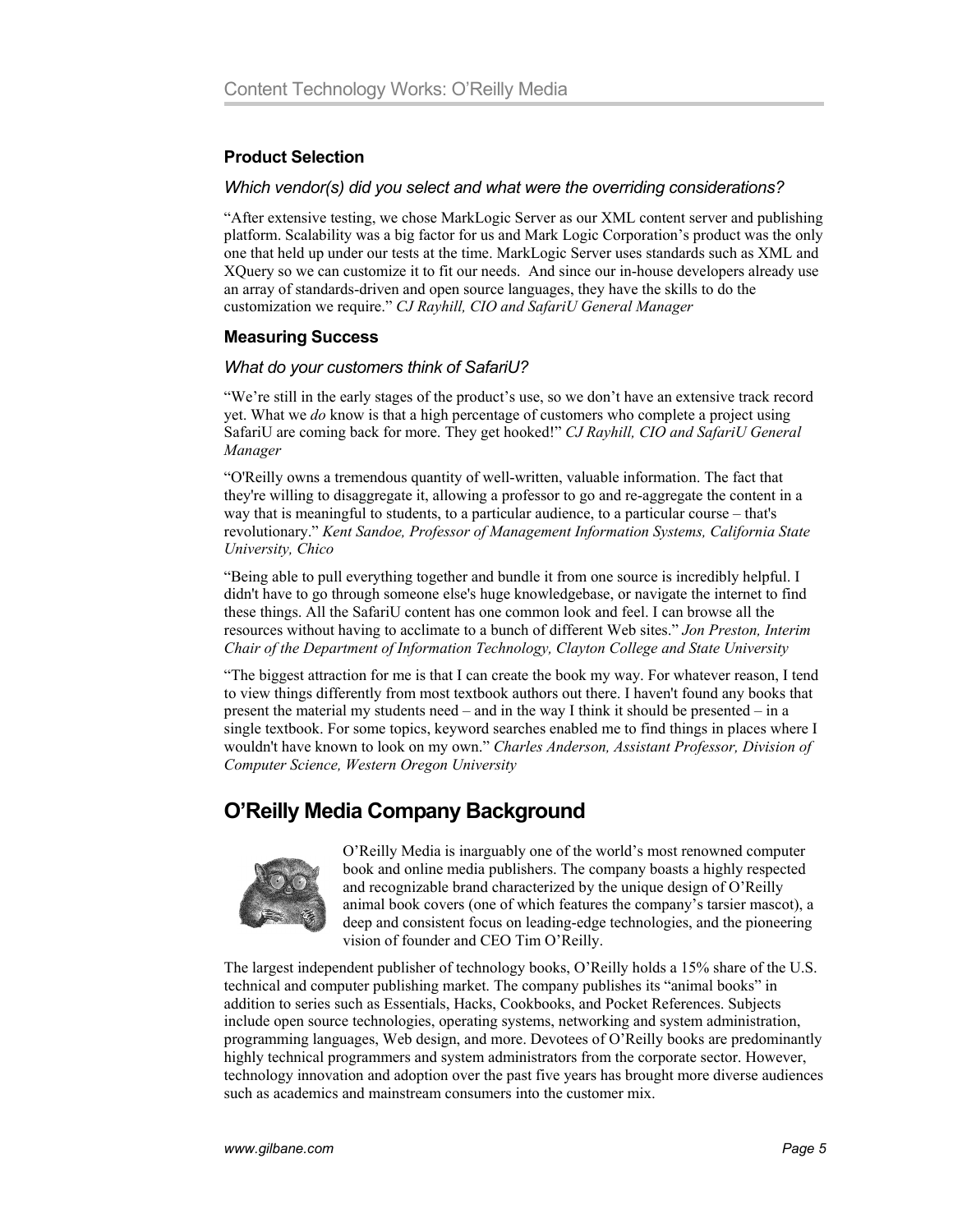O'Reilly describes itself as a media company as opposed to a traditional publisher. The reason for this self-description is crystal clear: company assets include a 700+ library of O'Reillyauthored books (90% of which are electronically available through the Web-based SafariBooksOnline subscription service), a multi-faceted and highly-respected presence in the technical conference industry, and a portfolio of Web-based technical communities, blogs, and online articles that are indispensable to most software developers.

According to Chief Information Officer and SafariU General Manager CJ Rayhill, "O'Reilly Media takes the intellectual assets of innovators and brings them to the masses." In doing so, the company mixes traditional channels with emerging ones in ways that are unique, interactive, and usually pioneering. A snapshot of some of the company's accomplishments provides substantial evidence:

- 1992: Published the *Whole Internet User's Guide & Catalog*, a comprehensive introduction to the Internet for beginners and veterans.
- 1993: Launched GNN (Global Network Navigator), an Internet "information center" that provided a portal to the Whole Internet catalog, news aggregation, and an online marketplace.
- 1999: Created the O'Reilly Network, fostering the development of a variety of technical portals for developers focusing on technologies such as XML, Linux, Perl, Java, and Web Services.
- 2001: Launched SafariBooksOnline as a joint venture with The Pearson Technology Group, a division of Pearson plc (NYSE:PSO). SafariBooksOnline provides a collection of e-reference libraries to programming and IT professionals, business managers, and general knowledge workers.
- 2005: Launched the O'Reilly Radar, a blog featuring conversation from CEO Tim O'Reilly, CTO Rael Dornfest, and other O'Reilly executives.

O'Reilly's intense focus on the importance and impact of various technologies and computing trends, in particular the Internet, has transformed what was once a small technical writing consultancy into a major global brand in the technical publishing industry. According to Nielson Bookscan, "O'Reilly was the only major publisher to show growth quarter by quarter throughout 2004 and to show 2005 Q1 numbers above a year ago."1 Nielson Bookscan aggregates point-ofsale data from about 70% of U.S. bookstores.

Given the need for O'Reilly to effectively react to market consolidation in both the publishing and retail industries while managing a disruptive, but opportunistic Internet influence, the company's success reflects a corporate savvy in balancing focused strategy with product diversity.

#### **The O'Reilly Vision: Defining the Publishing and Internet Intersection**

O'Reilly Media epitomizes the vision of "agile publishing," a term pundits have used since the mid-1990's to describe the process of repurposing structured content to enable and drive dynamic, automated publishing processes. In the 90's, these discussions were largely predictions. Today, in the words of a favorite William Gibson quote cited frequently by Tim O'Reilly, "The future is here, it's just not evenly distributed."

O'Reilly understands and exploits the fact that software developers, and increasingly mainstream consumers view the Web as *the* source for "the most current information – on demand." In fact, the company has embraced the Internet as the digital infrastructure for

<sup>1</sup> O'Reilly Radar, *Book Sales as a Technology Trend Indicator*. April 23, 2005. http://radar.oreilly.com/archives/2005/04/book\_sales\_as\_a.html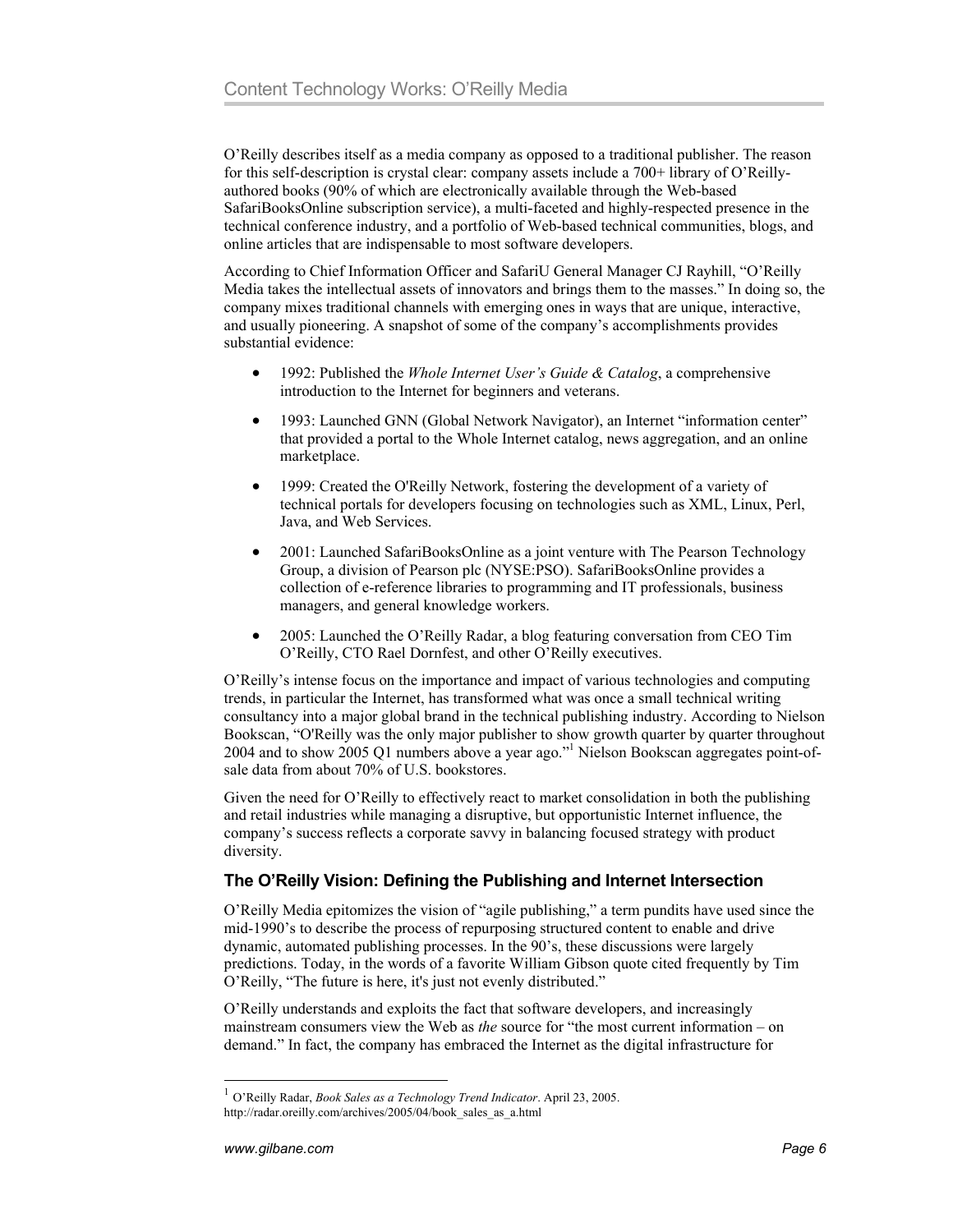information to respond to two critical trends in the publishing industry that counter traditional *hardcopy-centric* publishing cycles and revenue models:

- 1. Retail vendor consolidation has significantly restructured hardcopy delivery channels. In fact, the four largest booksellers controlled approximately half of retail book sales in year 2000.<sup>2</sup> Consequently, hardcopy books have a severely limited "shelf-life" and in turn, reduced revenue per title. According to CJ Rayhill, "What used to be an 18 month shelf-life for a book is now 4-6 months."
- 2. Publisher consolidation has significantly restructured the competitive landscape, spurring publishers to implement strategies for coopetition from a horizontal as well as vertical perspective.

Survival in the publishing arena calls for innovation as well as agility. O'Reilly clearly possesses both. Research firm Outsell, Inc., recently labeled the company an "agile publishing vendor," noting its ability to provide "agile content," a characteristic of publishers who have implemented nimble processes and technology platforms that enable modular and flexible products. $3$ 

Since 2001, SafariBooksOnline has been a premier example of the intersection between publishing and the Internet, demonstrating that electronic content delivery infinitely extends the shelf-life and value of books while simultaneously providing additional revenue streams. Today, the Safari brand offers a series of e-reference libraries and other e-reference tools for enterprises, academic institutions, and individuals.

Advocates of Chris Anderson's Long Tail concept, $4$  O'Reilly can point to the tangible benefits of its application. According to SafariBooksOnline Managing Director Sean Devine, "Many books are alive years after they have been pulled from the retail channel. We find that inside Safari, books get used longer and the most-read books are older ones not available anywhere else."

The success of SafariBooksOnline also demonstrates the power of coopetition in a consolidated publishing industry. A joint venture with the Pearson Technology Group, the application includes titles from multiple publishers, validating Tim O'Reilly's premises that "sharing increases value" and "openness will become the norm."

O'Reilly's definition of "agile content" is intrinsically tied to its vision for the publishing and Internet intersection. Defined by O'Reilly's Web 2.0 principles,<sup>5</sup> the company foresees a variety of Web-based information products that:

- Treat content as a corporate asset, using the "data as the next Intel Inside" perspective
- Are designed for remixing and publishing on-demand
- Engage "collective intelligence" by encouraging user contributions

<sup>2</sup> United States Small Business Administration's Office of Advocacy and Jack Faucett Associates. *Small Business* 

*Survival in Competition with Large Multi-Unit Retail Firms.* January 2000. <sup>3</sup> Strohlein, Marc. Outsell, Inc. *HotTopics: Agile Publishing and the New Breed of Publisher.* March 2005.

<sup>4</sup> Anderson, Chris. Wired Magazine. *The Long Tail.* http://www.wired.com/wired/archive/12.10/tail.html

<sup>5</sup> O'Reilly, Tim. *What is Web 2.0?* September 30, 2005.

http://www.oreillynet.com/pub/a/oreilly/tim/news/2005/09/30/what-is-web-20.html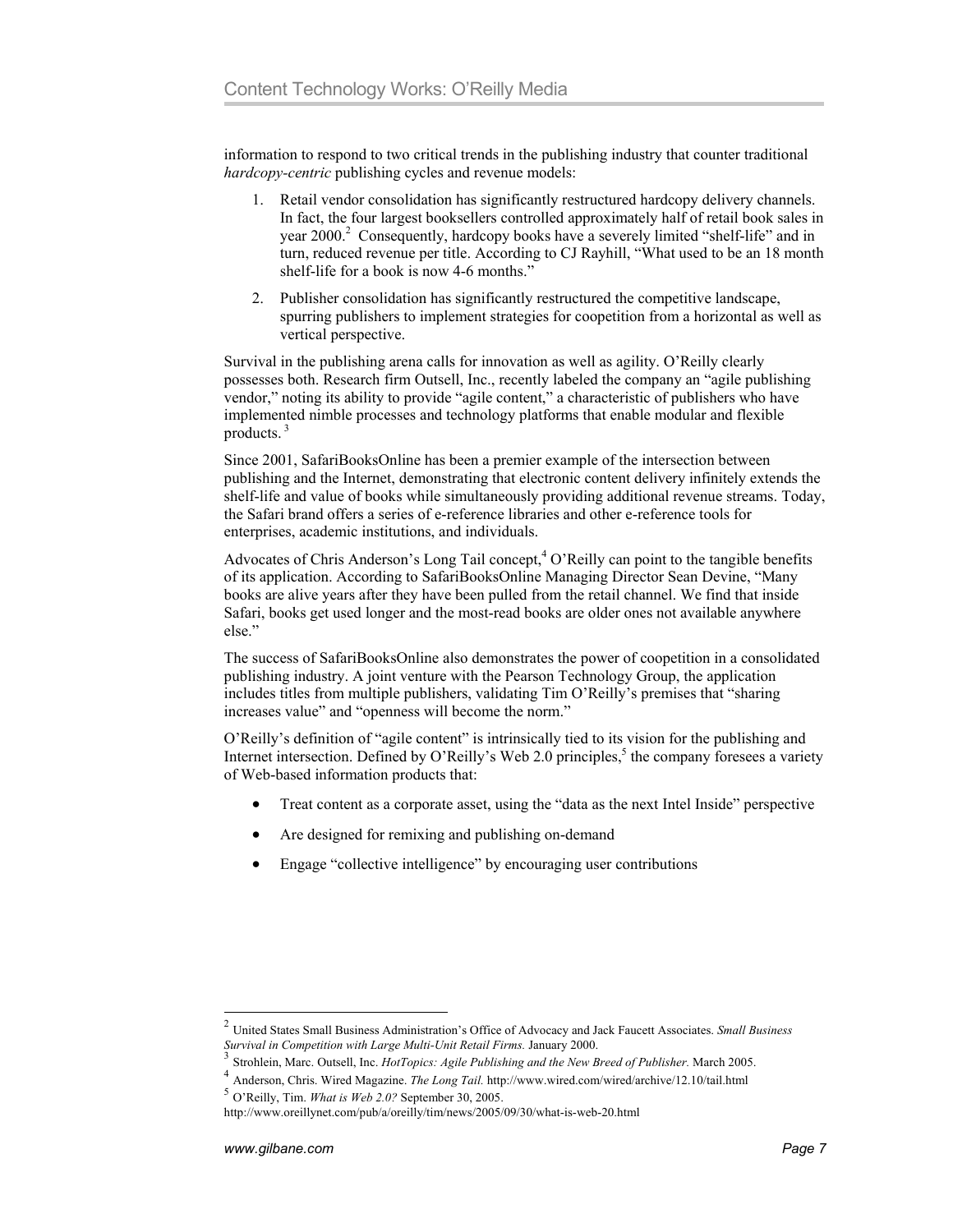# **The Problem: Change the Dynamics of Textbook Publishing**

It is difficult to find an industry in need of a better and, in this case, *different* publishing solution than higher education. The issues are multi-faceted and exacerbated by cost. According a United States Government Accountability Office (GAO) report, "In the last two decades, college textbook prices have increased at twice the rate of inflation. Increasing at an average of 6 percent per year, textbook prices nearly tripled from December 1986 to December 2004."6

According to the same report, "While there are hundreds of college textbook publishers, there has been substantial industry consolidation in recent years, with sales at five of the largest publishers representing over 80 percent of the market in 2004."

Could there be a more appropriate time to change the dynamics of textbook publishing? Is there an opportunity to intertwine Web 2.0 principles with the Long Tail concept and increased publisher coopetition? O'Reilly certainly thinks so, and embarked on a detailed research initiative in 2004 to understand the details of the problem. The company conducted hundreds of interviews with professors and students and came away with an understanding of key industry issues:

- Teachers are looking for one source for trusted, copyright-cleared course materials available both in print and online.
- Students and teachers are publicly campaigning against high textbook costs, superfluous ancillary materials, and unnecessary new editions.
- Teachers are complaining that textbooks don't fit their classes. Most report that students end up paying for a whole book when only a few chapters are relevant to their class.
- Teachers report that traditional textbooks are an anachronism; teaching in most U.S. universities is chapter-based, rather than book-based. In addition, students are used to finding information and doing schoolwork online.
- Teachers want to harvest the knowledge of their peers and share teaching materials with peers in other colleges and universities.

O'Reilly's desire to inspire innovation in textbook publishing for higher education led the company to step up to the challenge in its typically bold and pioneering fashion. The development of SafariU, O'Reilly's XML-driven, Web-based custom publishing platform, is bringing textbook publishing into the  $21<sup>st</sup>$  century.

#### **The Need: Design a Custom Textbook Information Service**

Computer science and information technology educators have incorporated O'Reilly materials into university courses for many years. Students have used O'Reilly books, tutorials, and articles as input to research papers and thesis' even longer. Today, numerous professor-authored blogs and Web syllabus pages directly reference O'Reilly books and SafariBooksOnline as recommended resources.

Although not designed as textbooks, it is clear that O'Reilly *tech*books hold a coveted spot in the "top ten information sources" for those teaching and studying emerging technology topics. In response to requests from academics, the company expanded its focus on content for computer science education, driven by the results of internal research on higher education pain points. The next step was to make sure that content delivery would not be hindered by the traditional textbook publishing model.

<sup>6</sup> United States Government Accountability Office. *GAO Report to Congressional Requesters on College Textbooks.* July 2005.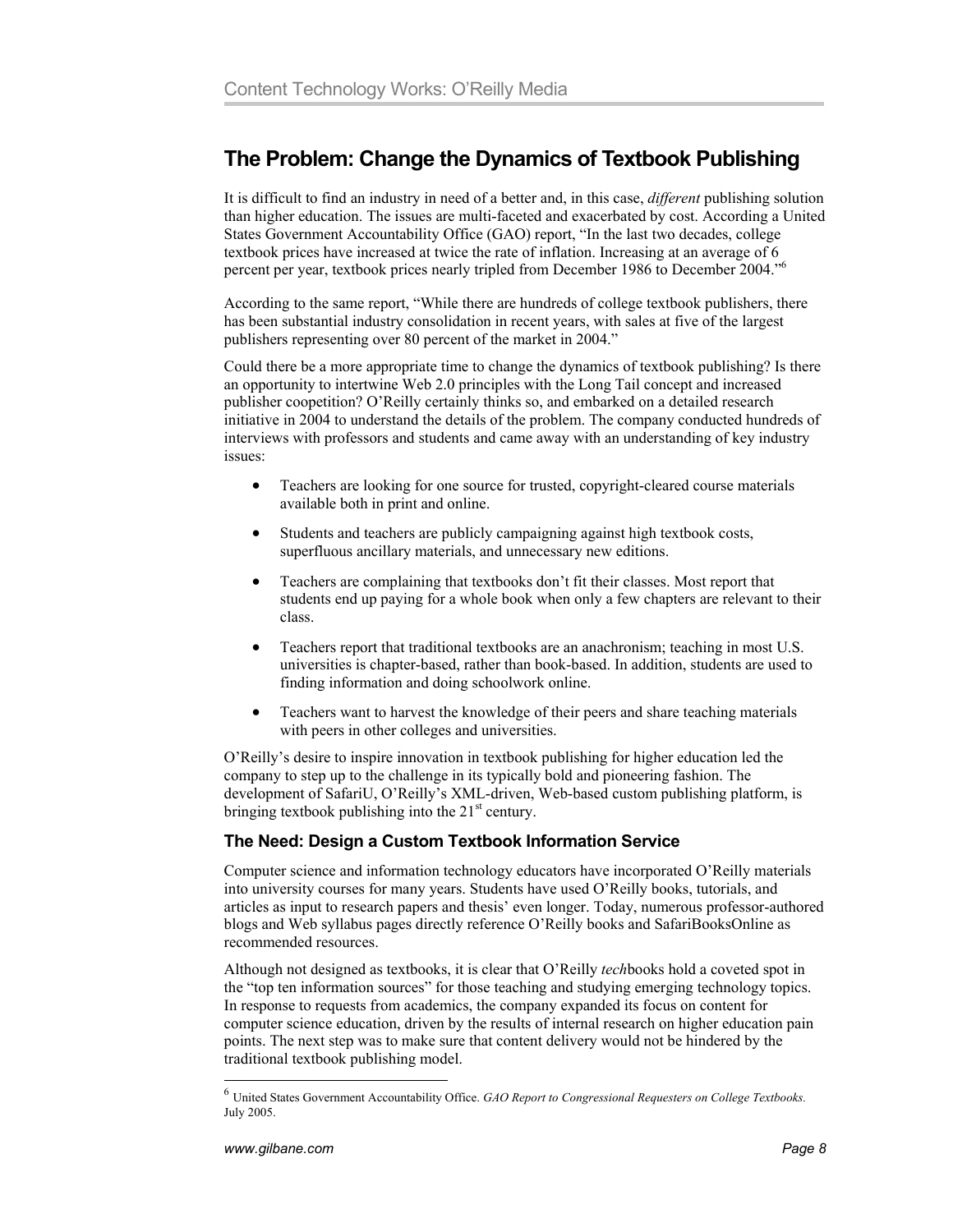A team of O'Reilly executives, business analysts, and technical professionals set out to design the service. Led by CJ Rayhill, Chief Information Officer and SafariU General Manager, individuals such as Program Director Allen Noren and Marketing Director Nathalie Mainland worked closely with a professor-driven focus group during the brainstorming process. The design objectives quickly became clear:

- Deliver a Web-based information service like no other, enabling professors to create, publish, and share custom textbooks.
- Allow access to *all* the information sources that are so difficult for professors to locate and aggregate with current research, publishing, and consumption techniques.
- Provide an integrated "one-stop shopping" platform for computer science and information technology content with unparalleled search, query, retrieval, remix, and publishing capabilities within a single interface.

The potential beneficiaries are vast. There are more than one million academic faculty members employed at U.S. colleges and universities.<sup>7</sup> In the student arena, college enrollment is projected to rise to 17.5 million by the year 2010, an increase of 20 percent from 1998. $8$  The O'Reilly team was up for the challenge. While the initial focus of SafariU is Computer Science and Information Technology, the SafariU platform can be extended for use in other academic disciplines.

#### **Criteria for Success: Time and Cost Savings for Professors and Students**

*"Teach Exactly What You Want – With Just One Book" "Spend Less. Learn More"* 

These mantras define the O'Reilly team's cost and time-driven success factors for SafariU. Each is based on the "wish lists" of hundreds of university and college professors:

- 1. Consolidate source materials to deliver a repository of copyright-cleared content with a breadth and depth that eliminates the need to search for information in multiple places.
- 2. Provide multiple content delivery methods, including bound printed books and electronic versions.
- 3. Provide the ability to create and share supplemental materials from multiple sources and formats.

#### **The Need: Enable Web-Based Remixing and Multi-Channel Publishing**

A Web-based custom textbook service was only the beginning of the SafariU vision. In fact, the definition of *service* for the platform is much deeper than the term implies. Referring again to the SafariU mantras, in particular "Teach Exactly What You Want," the design team was determined to seamlessly incorporate O'Reilly's Web 2.0 principles into SafariU core architecture.

This would take the project's time and cost savings success criteria to an entirely new level, delivering the value of a content engine that would deliver remixing capabilities to the professor desktop. Successful execution of the design vision would address a broader spectrum of higher education pain points, including:

• Teaching is more chapter-based than book-based

<sup>7</sup> American Council on Education. *An Overview of Higher Education in the United States: Diversity, Access and the* 

*Role of the Marketplace.* 2004. http://www.acenet.edu/bookstore/pubInfo.cfm?pubID=327 8 National Center for Education Statistics. *"Projections of Education Statistics to 2010,"* 2000. http://nces.ed.gov/pubsearch/pubsinfo.asp?pubid=2000071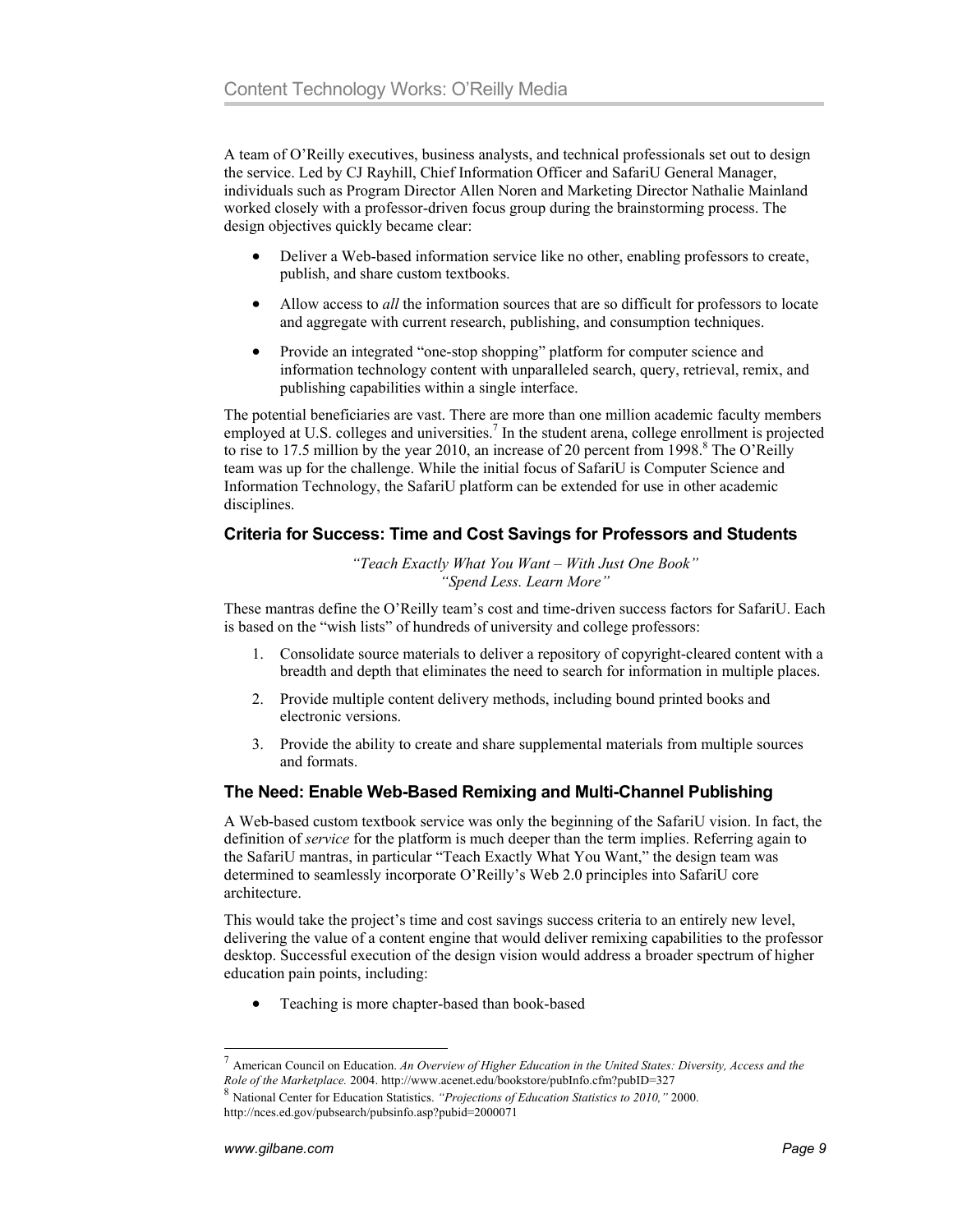- Textbooks just don't "fit" classes
- Out of print books are unavailable

Removing these kinds of barriers would provide higher education with what Lawrence Lessig describes as a "remix culture,"<sup>9</sup> or a society which allows and encourages derivative works. A key theme of the O'Reilly 2005 Emerging Technology Conference, remixing is a familiar concept to disc jockeys, musicians, and teenagers. It is not commonly applied to textbooks, or for that matter, *most* books. The O'Reilly team set out to change this.

"To remix" however, is simply one part of the puzzle; "to publish" is another. SafariU's publishing capabilities needed to be anything *but* traditional, as defined by O'Reilly internal research and professor-driven focus groups. Publishing in print and/or online with support for a variety of input and output formats would be the norm. Subject matter and chapter-specific database querying and search would be expected. Only the power of an XML content server would meet these goals. Having chosen MarkLogic Server as the SafariU platform, the O'Reilly team was in an excellent position to deliver these requirements.

#### **Criteria for Success: Professor-Driven Custom Textbooks**

*"One of the key ideas from the Creative Commons that I really embrace is the idea that all creativity is rooted in reuse. The smartest thing that any publisher can do is to make sure that we allow our customers to surprise us with ways that they have remixed our ideas and our material with their own." Tim O'Reilly, Founder and CEO* 

An innovative company from the beginning, O'Reilly is well-known for its ability to research, implement, and advocate standards-based technologies. The company's deep investment in XML as the authoritative "gold standard" source for intelligent, electronic content would enable the full spectrum of what the SafariU team wanted to deliver.

Together with full-text search capabilities, XQuery would provide the access, manipulation, and dynamic transformation layer that would unlock the power of the repository. As CJ Rayhill noted, "The better the key, the easier it is to open the door." Based on MarkLogic Server's transparent delivery of XML and XQuery benefits, the "key" was in place, making the SafariU design a potent reality.

#### **The Need: Enable Collaborative Learning Communities**

The final piece of the SafariU vision is perhaps the holy grail of designing and delivering Web 2.0 applications: engaging users and enabling collective intelligence. Sharing and peer review, two key tenets of Web 2.0, facilitate conversation and information exchange. Implemented as core functionality, the result is a library of collective intelligence that encourages contribution and participation in a user community.

In a university setting there are two types of content that are invaluable and potentially reusable course components:

- The syllabus, which establishes a critical connection between a professor, the course, the required and optional course materials, and students.
- Supplementary course materials, which include Web articles, lecture notes and reviews, slides, code samples, and exams.

Unfortunately, these content types are often isolated, available only to the professor who develops and assembles them. Without an environment to create, store, and share this content, sharing and peer review is impossible.

<sup>9</sup> Wikipedia. *Definition of Remix culture*. http://en.wikipedia.org/wiki/Remix\_culture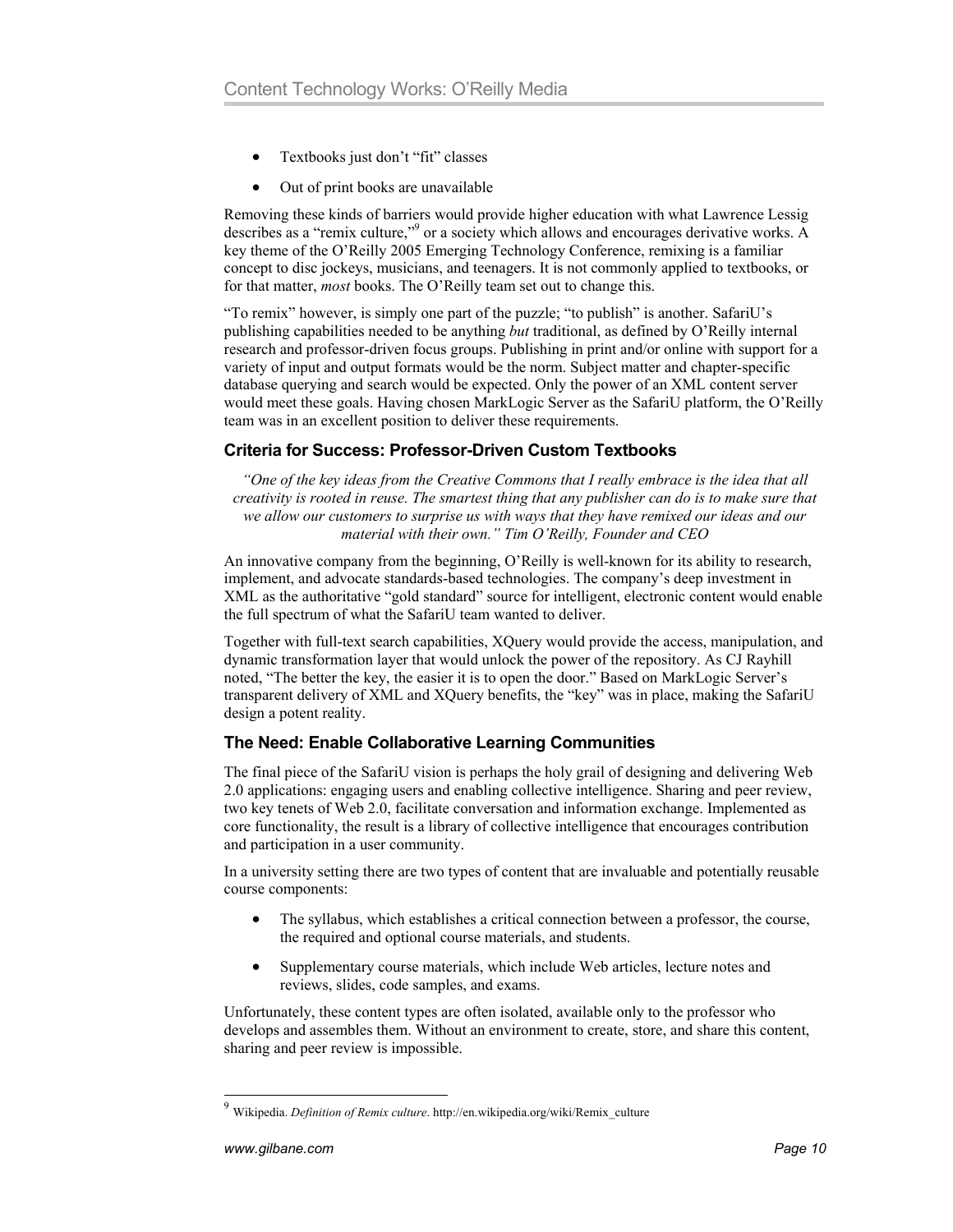The O'Reilly team's desire to "go beyond the book" would change this situation. Applying the music industry's "playlist" concept to textbooks, the team designed a Web-based peer network called the "Learning Object Exchange." This environment would allow professors to share syllabi and supplementary materials in the context of a particular course; in effect, creating a playlist of accessible and reusable learning objects.

The Learning Object Exchange would create the environment for a collaborative learning community and put professors in charge of its breadth and depth. Some universities have envisioned the concept of a "dynamic syllabi," a means to stage, manage and enhance a course through an online platform."10 Others have simply longed for an environment to access and share supplementary materials relevant to multiple courses. SafariU would deliver on both requirements.

#### **Criteria for Success: A Library of Reusable Learning Objects**

Viral adoption of SafariU's Learning Object Exchange will result in a library of reusable learning objects that are created, shared, and used by professors to increase the quality and quantity of supplementary materials for a particular subject matter or course. Dynamic electronic syllabi that link to all course materials including book chapters and supplementary materials will provide students with a flexible electronic bookshelf from which they can access custom textbooks.

These capabilities will be a significant driver for the time and cost saving benefits SafariU is poised to deliver. As one professor noted, "There are a thousand other people in the world teaching the same class I am. Why are we all re-inventing the wheel?"

Preventing the reinvention of the wheel is the definitive SafariU criteria for success – ultimately fusing the benefits of consolidated source materials, remixing, collaboration, and dynamic, multi-channel publishing into a single platform.

# **Solution Components**

## **Thinking Outside the Book: Introducing SafariU**

**safari (1)** 

After months of coding, designing, prototyping, and "testing, testing, testing," the O'Reilly team launched a limited beta of SafariU in 2004 and a full beta in 2005. Today, SafariU accesses over 2,200 books from O'Reilly and numerous publishing partners as well as over 5,000 O'Reilly articles. O'Reilly estimates that the XML content repository is 1.6 million pages, which could double over the next 5-10 years according to CJ Rayhill.

One of the most critical design and prototyping criteria for SafariU was and remains usability. Industry pressures as well as some amount of technology trepidation make delivering ease of use paramount for viral adoption. As one professor noted during a research conference for higher education, "If colleagues have to run in order to keep up with technology-based educational tools, the resulting breathlessness may lead to the following conclusion: stay with the ancient remedies so as to avoid the treadmills of change."<sup>11</sup>

One of the most important SafariU brand messages is "Custom Publishing Made Easy." The following capabilities prove this reality:

10 Georgetown University CrossRoads Project. *"Technology and Learning Web page,"* 1998.

-

http://www.georgetown.edu/crossroads/webcourses.html<br><sup>11</sup> Baumeister, Hans-Peter. *Networked Learning and Knowledge Management - A Systemic Challenge for Universities.* April 2004. http://www.shef.ac.uk/nlc2004/Proceedings/Individual\_Papers/Baumeister.htm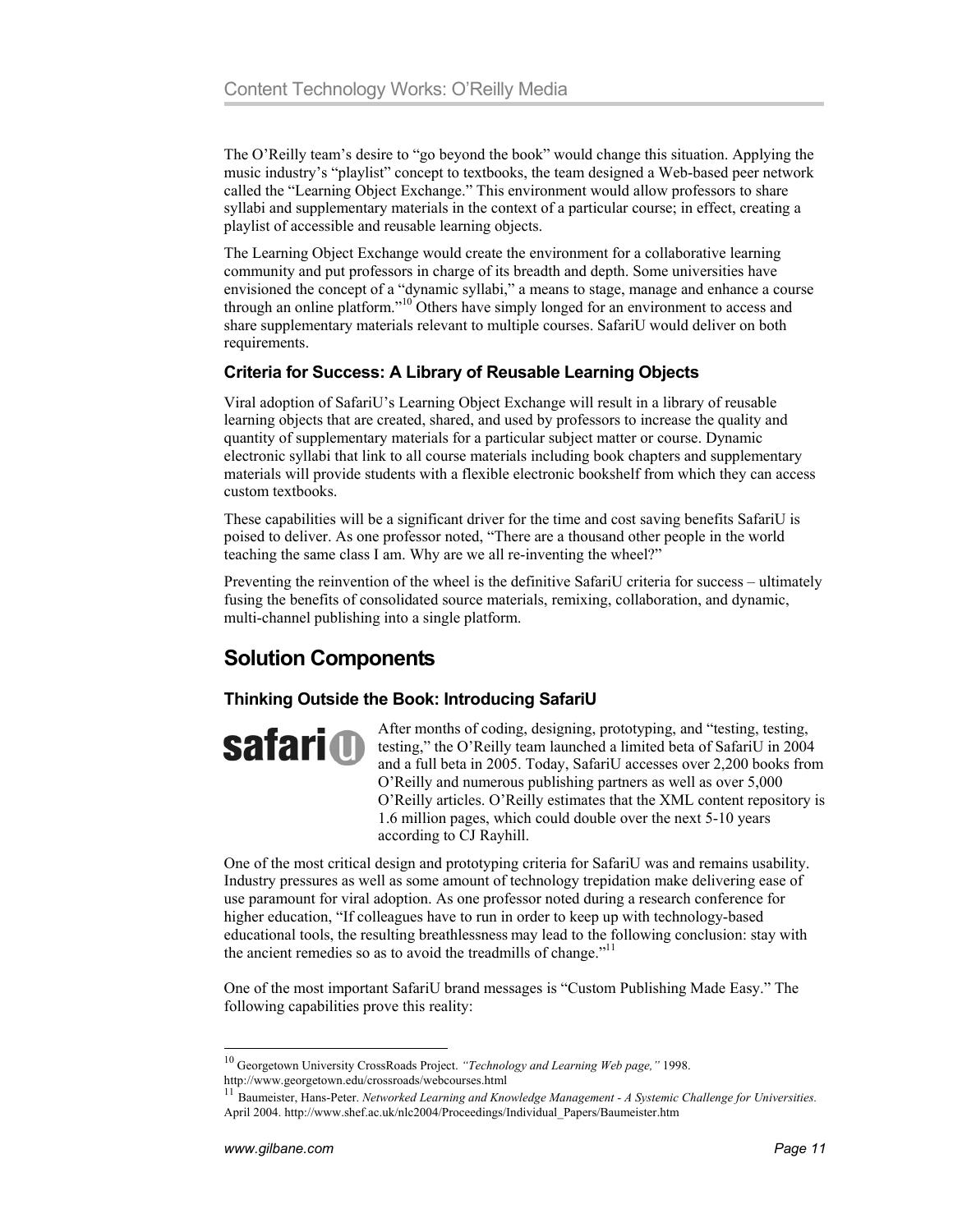

#### **Create Your Custom Textbook**

SafariU lets professors utilize powerful full text search and query technologies to pick and choose exactly the materials they want for a custom textbook. Once assembled, these materials can be remixed and aggregated with personal and public supplementary materials.

Publishing a custom textbook to multi-channel outputs is straightforward. Professors can have the book printed, bound with their name on it, and delivered to their doorstop or preferred bookstore. Dynamic conversion capabilities from file formats such as DOC, RTF, PPT, PS, JPG, TIF, and HTML produce a print-ready, book-formatted PDF file for review.



#### **Create Your Online Syllabus**

SafariU lets professors transform a custom textbook into an online syllabus and vice versa. Once the online syllabus is available, students can electronically order a course-length subscription, gaining full access to up to 10 complete books even if the professor has only referenced or printed one or more chapters in the custom textbook. Access to an unlimited amount of syllabus-driven supplementary materials is also included.

Professors can copy, re-order, and update syllabi for the life of the course, adding links for additional content books sources (up to 10) as well as new supplementary materials. Even when the course is competed, professors have full access to their syllabi library, enabling future use for new or similar classes.



#### **Exchange Materials: The Learning Object Exchange**

"Share your teaching materials with peers." This is a powerful message for an industry coming to grips with new technologies, market pressures, and an overriding mandate to collaborate. When professors make their custom textbook projects public, they enable peers to see the Tables of Contents for their projects, encouraging conversation, collaboration, and content reuse.

#### **Unlocking the Content: The Role of MarkLogic Server**

O'Reilly chose MarkLogic Server as the core architecture for the SafariU custom publishing platform. Certainly, an important driver of the initial evaluation was project-based. However, the purchasing decision was very much strategic: MarkLogic Server will be the fundamental architecture upon which O'Reilly builds future Web 2.0-centric content applications. As CJ Rayhill noted, "It's nice when you can justify a product for a project, but it's even better when you get an entire infrastructure."

Some of the more significant reasons why MarkLogic Server was *the* choice for O'Reilly included the product's ability to:

- Support large numbers of users and significant content volume while still providing high performance regardless of increases.
- Deliver a standards-driven architecture that enables modular application development, content exchange, and powerful content-based querying.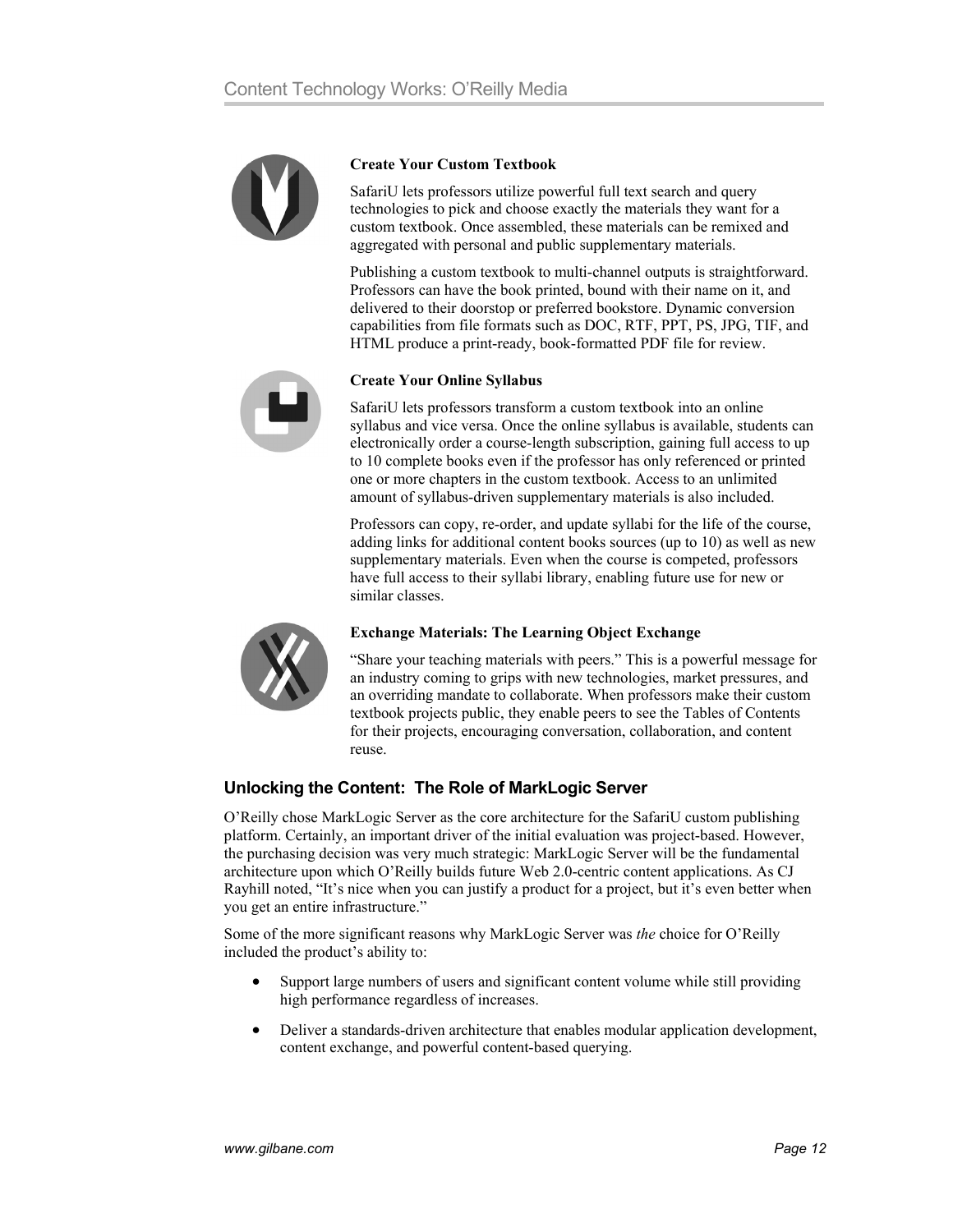- Provide an XML-driven "gold-source" standard repository that can digest, convert, and normalize structured and unstructured content while also preserving the original formats of professor-driven supplementary materials.
- Provide leading-edge, automated, and format-independent capabilities for indexing, search, and query functionality.
- Support a deep metadata architecture for components such as syllabi and learning objects.

O'Reilly built SafariU on a modular XML, XQuery, and Java/JSP architecture. The approach gives them control, flexibility, and "sandbox" environments to experiment with the design of future information services. With it's ability to build applications and support business processes based on a reusable contentbase, MarkLogic Server is O'Reilly's platform of choice for content-driven applications.

#### **Best Practices and Organizational Changes**

The O'Reilly team offers the following best practices advice to others facing content challenges:

- Adopt a Web2.0 perspective on application development.
- Conduct a thorough vendor analysis according to your specific needs, providing sample data if possible.
- Acknowledge and plan for developer learning curves and do not discount the importance of professional services. Budget wisely for resource development and outside assistance.
- Keep your customers in the loop during design, prototyping, testing, and beta phases using surveys, analytics, and "high-touch" technical support. Follow the "Release early, release often" philosophy pioneered by the open source movement.

## **Results**

## **Cost Savings for Educators and Students**

SafariU is available to educators at no cost, providing the ability to create, remix, and deliver custom textbooks to students at a lower cost than a traditional textbook. Educators must meet a minimum annual amount of services driven by student subscriptions, currently set at \$700 per year. This criterion is easily met with a single class of 20 students.

The savings are profound and address student anxiety about the high cost of textbooks. A typical SafariU printed custom textbook is 250 to 300 pages, costs students between \$46 and \$52, and can be professionally printed, bound, and delivered in as little as two weeks. During academic year 2003-2004, first-time, full-time students attending 4-year private, nonprofit colleges were estimated to spend \$850 for books and supplies in their first year. 12 SafariU will have a tangible impact on reducing that cost.

For students who prefer electronic access to custom textbooks, a subscription to a SafariU syllabus costs \$10 per month. The subscription provides access to the custom textbook, the complete content of up to 10 of the books referenced by the course syllabus, *plus* an unlimited amount of supplementary information that the instructor chooses to include. The expirationdriven subscription model works well for cost-conscious professors and students, while offering

<sup>12</sup> United States Government Accountability Office. *GAO Report to Congressional Requesters on College Textbooks.* July 2005.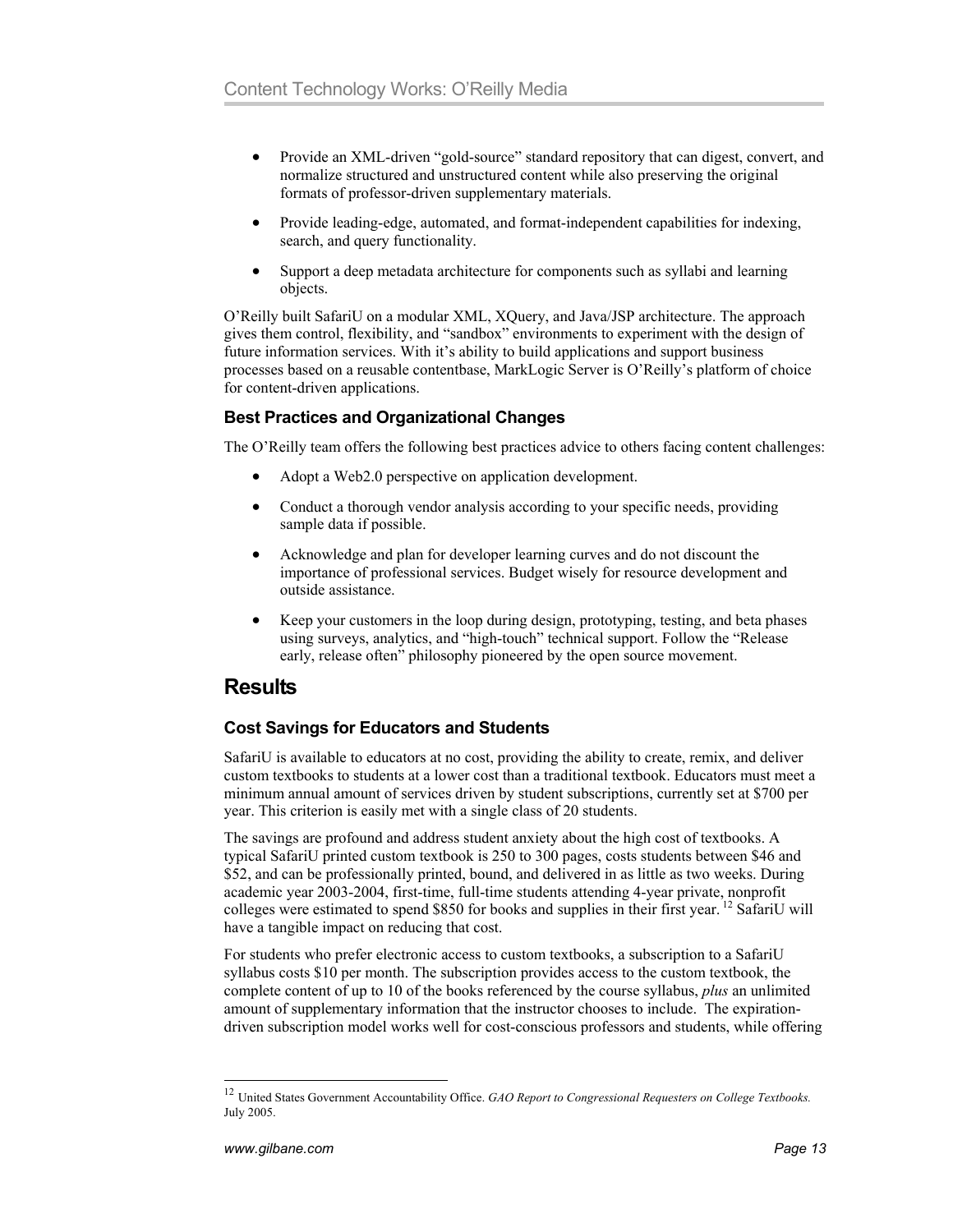a significant amount of value for the investment. An already devoted professor audience is ecstatic with the results:

- "SafariU brings two exponential improvements over the past. One is time savings by avoiding the wild goose chase on the Web. The second is the quality of the material. I've produced a course packet for the students in a very short period of time. And the quality of that packet is superb." *Kent Sandoe, Professor of Management Information Systems at California State University Chico*
- "As one of the first SafariU users, I was able to create a custom textbook in a single weekend. I started *Introduction to Perl Programming* on Friday and had it ready for class Monday morning." *Scott Gever, Adjunct Instructor, Perl Programming, Foothill College at Los Altos Hills*

#### **A New Collaborative Paradigm for Higher Education**

Widespread praise suggests that SafariU is onto something big – something that could change the dynamics of textbook publishing. Accolades for SafariU transform the rather dismal research published over the past five years from sources such as the United States Government Accountability Office (GAO), the American Council on Education, and The Futures Project into a more optimistic opportunity for change.

O'Reilly's Web 2.0-powered vision for SafariU predicts viral adoption based on the platform's ability to engage the collective intelligence of users, enable content remixing, and facilitate conversation and information exchange. It's a powerful, insightful, and forward-thinking recipe for change – and already proven in various Web initiatives such as Wikipedia, iTunes, and Flickr.

O'Reilly's execution of their vision is based on a systemic approach to increasing SafariU awareness, conducting educational seminars in state campus systems, and enabling more and more collaborative learning communities. Success, according to CEO and Founder Tim O'Reilly, "will turn textbook publishing on its head by transferring the publisher's authority to the instructor, allowing content to be mixed and matched from multiple sources, facilitating sharing in the academic community, and changing the pricing model."

## **Conclusions: The Gilbane Report Perspective**

When the Gilbane team evaluates a potential case study for our Content Technology Works initiative, we specifically look for elements of the deployment that are useful lessons for other adopters of content technologies. We think that the following universal factors are key to the success that O'Reilly Media has achieved thus far.

- **"Data is the next Intel Inside"** we could not agree more with this Web 2.0 principle. Having spent over 20 years researching and writing about content technologies, The Gilbane Report has consistently focused on how content technology can be used for enterprise business applications and how content and computing will evolve. Today, the power of "content as data" is clearly the success factor for a myriad of business applications, commercial products, and community and government services.
- **Content applications rely on XML** as XML heads towards its eighth birthday (February 2006), its application to structured content is evident throughout most industries. Although regularly applied to data exchange during its first five years, it is the more recent years that demonstrate the value of content intelligence, flexibility, and reuse as enabled by XML and related standards. That value is reaping significant ROI for those making the investment.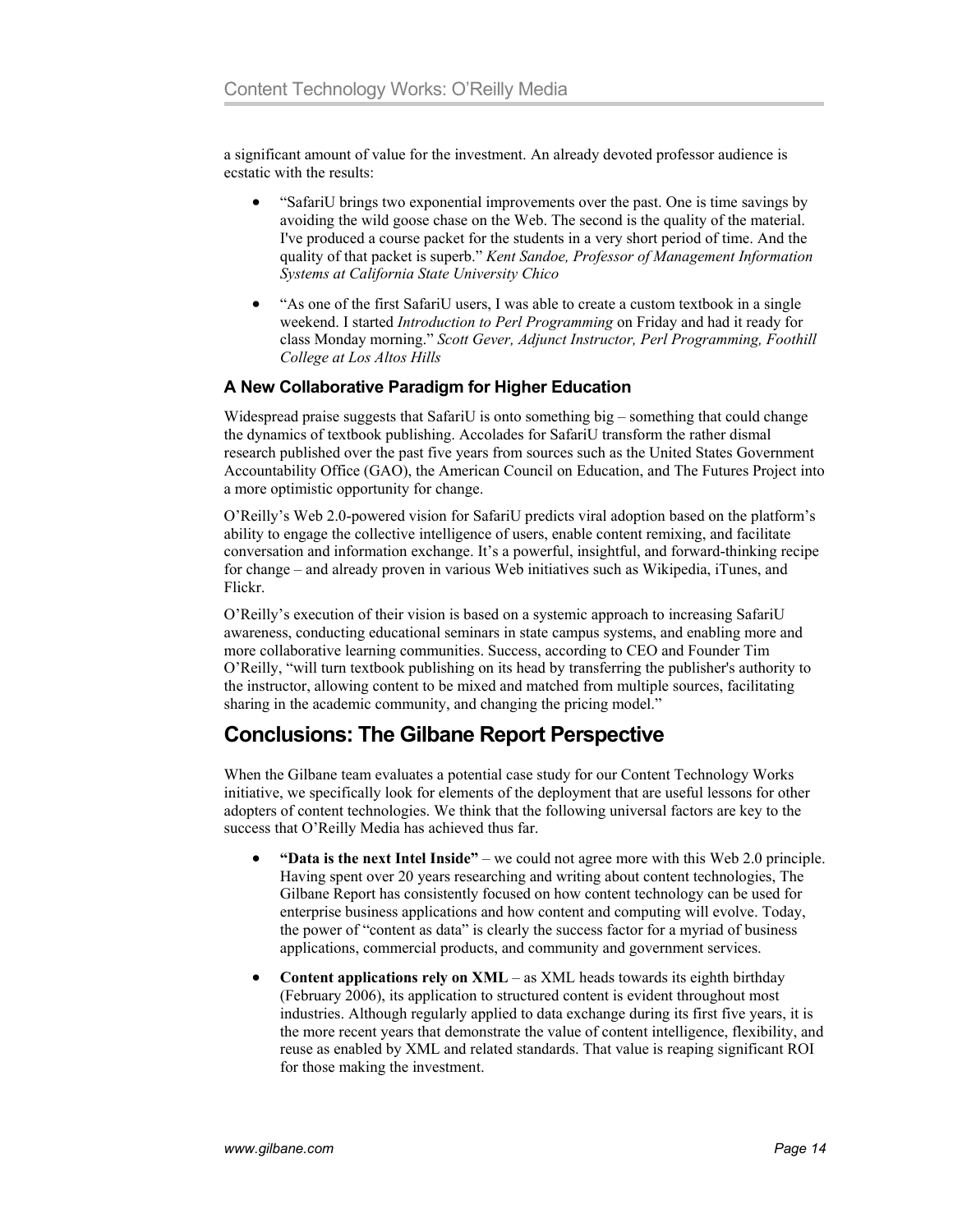• **Collaboration and content technologies are intrinsically intertwined** – creating and exchanging content is critical to enterprise applications focused on streamlined business processes, productivity, and knowledge management. In commercial, nextgeneration content applications such as SafariU, the importance of the connection between content and collaboration cannot be overstated.

The development of new publishing models within O'Reilly Media is forward-thinking and admirable. They are engaging their customers in new ways while simultaneously delivering strategic improvements in content delivery and usage. It is no wonder that O'Reilly is considered as one of the most innovative and successful technical publishers in the industry. **The Gilbane Report** thanks O'Reilly and its employees for sharing their story.

# **A Supplier's Voice: Mark Logic**

#### *The Gilbane Report appreciates Mark Logic Corporation's contribution of the content for this section.*

O'Reilly faced many daunting challenges to bring SafariU from vision to reality. Some of these challenges are unique and some are shared with other organizations that seek innovative ways to access and effectively use their vast volumes of content. For example:

- A major U.S. airline that is automating the intricate process of assembling flight operations manuals and keeping them up to date while giving pilots an online, searchable "electronic flight bag" that replaces cumbersome, frequently out-of-date, and hard-to-use paper manuals.
- A branch of the U.S. Army that is creating an online knowledge base that enables front-line troops to access and share vital information directly with each other in the field.
- A large medical information publisher that is speeding the creation and delivery of new online physician reference portals while simplifying the process of managing disparate information products.

What these organizations have in common with O'Reilly is content, of course, and lots of it. And, like O'Reilly, they all share a vision to leverage the XML standard to unlock the full value of their content, making it both agile and reusable. These are typical of the coming generation of content applications that require a robust, scalable, and high-performance platform built specifically for content.

What sets MarkLogic Server apart from other solutions is that it can load content 'as-is' regardless of format or schema and without time consuming schema analysis and 'shredding'; it has a complete implementation of the powerful XQuery language; and it is a scalable, highperforming, and robust 'enterprise server'. All of these capabilities were vital to the SafariU development team. With MarkLogic Server, each component of the application is developed and integrated using open standards, so applications can be assembled rapidly. This was a major consideration for the O'Reilly development team.

SafariU is an excellent example of the reality of content applications that embody the principle of 'collective intelligence' inherent in the Web 2.0 paradigm:

- SafariU uses an XML content server as an infrastructure component, enabling a Webbased custom publishing platform based on an intelligent contentbase; with the MarkLogic Server as the foundation, SafariU will deliver unparalleled performance regardless of volume.
- SafariU goes way beyond basic search, utilizing XQuery as a means to write applications in a high-level, declarative language and execute database-style queries against the contentbase.